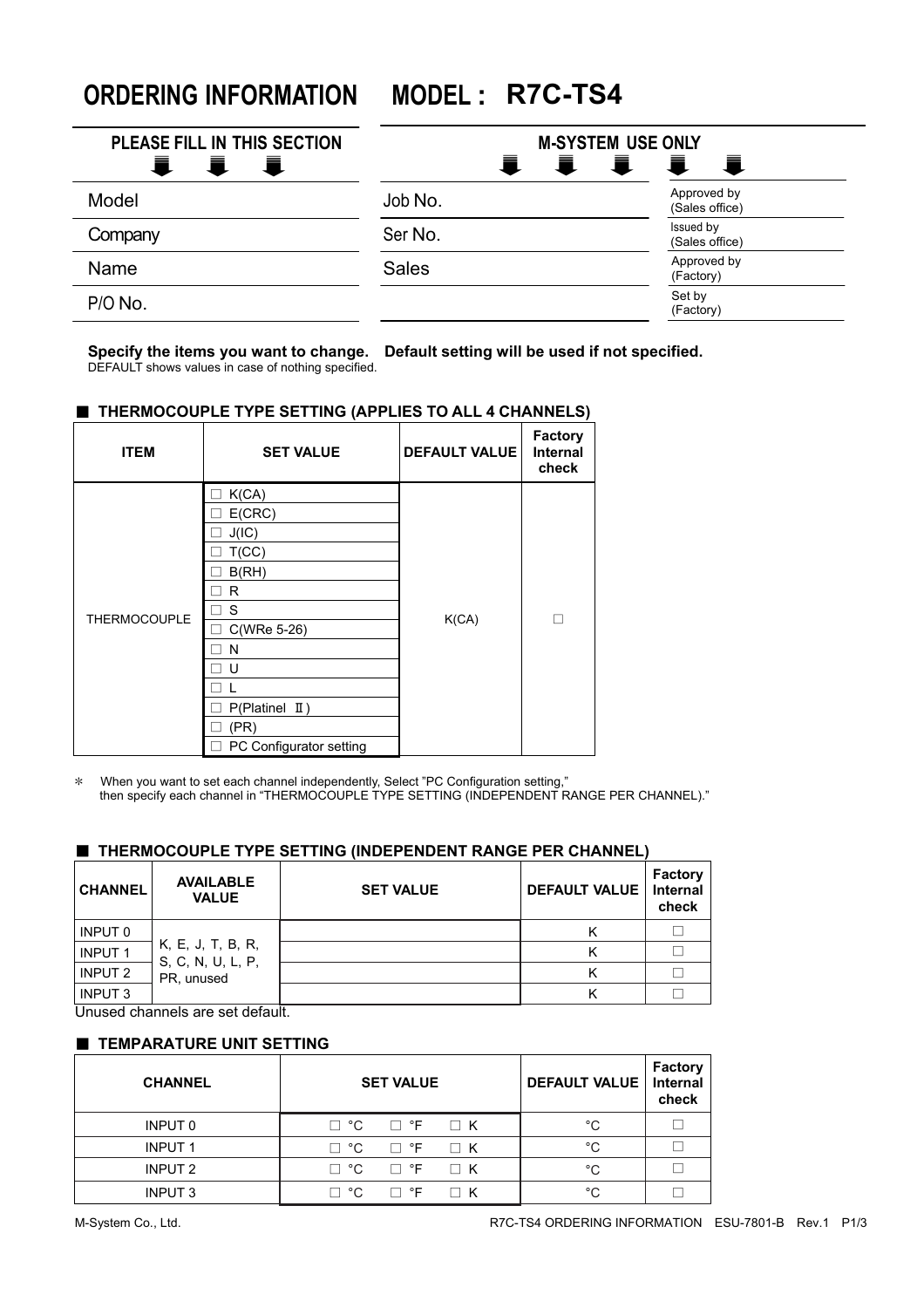# ■ **BURNOUT SETTING**

| <b>ITEM</b>    | <b>SET VALUE</b> | <b>DEFAULT VALUE</b> | <b>Factory</b><br><b>Internal</b><br>check |
|----------------|------------------|----------------------|--------------------------------------------|
|                | Upscale          |                      |                                            |
| <b>BURNOUT</b> | Downscale        | Upscale              |                                            |

# ■ **TRANSFER RATE**

| <b>ITEM</b>          | <b>SET VALUE</b> | <b>DEFAULT VALUE</b> | Factory<br><b>Internal</b><br>check |
|----------------------|------------------|----------------------|-------------------------------------|
| <b>TRANSFER RATE</b> | 156 kbps         |                      |                                     |
|                      | 625 kbps         |                      | П                                   |
|                      | $\Box$ 2.5 Mbps  | 156 kbps             |                                     |
|                      | 5 Mbps           |                      |                                     |
|                      | 10 Mbps          |                      |                                     |

#### ■ **STATION ADDRESS**

| <b>AVAILABLE VALUE</b> | <b>SET VALUE</b> | <b>DEFAULT VALUE</b> | <b>Factory</b><br>Internal<br>check |
|------------------------|------------------|----------------------|-------------------------------------|
| 1 to 64                |                  |                      |                                     |

## ■ **CONVERSION RATE**

| <b>ITEM</b>            | <b>SET VALUE</b> | <b>DEFAULT VALUE</b> | <b>Factory</b><br>Internal<br>check |
|------------------------|------------------|----------------------|-------------------------------------|
| <b>CONVERSION RATE</b> | 250 msec.        | 250 msec.            |                                     |
|                        | 500 msec.        |                      |                                     |

# ■ **EXTENSION**

| <b>ITEM</b>      | <b>SET VALUE</b>                      | <b>DEFAULT</b><br><b>VALUE</b> | <b>Factory</b><br><b>Internal</b><br>check |
|------------------|---------------------------------------|--------------------------------|--------------------------------------------|
|                  | No extension                          |                                |                                            |
| <b>EXTENSION</b> | Discrete input, 8 points / 16 points  | No extension                   | П                                          |
|                  | Discrete output, 8 points / 16 points |                                |                                            |